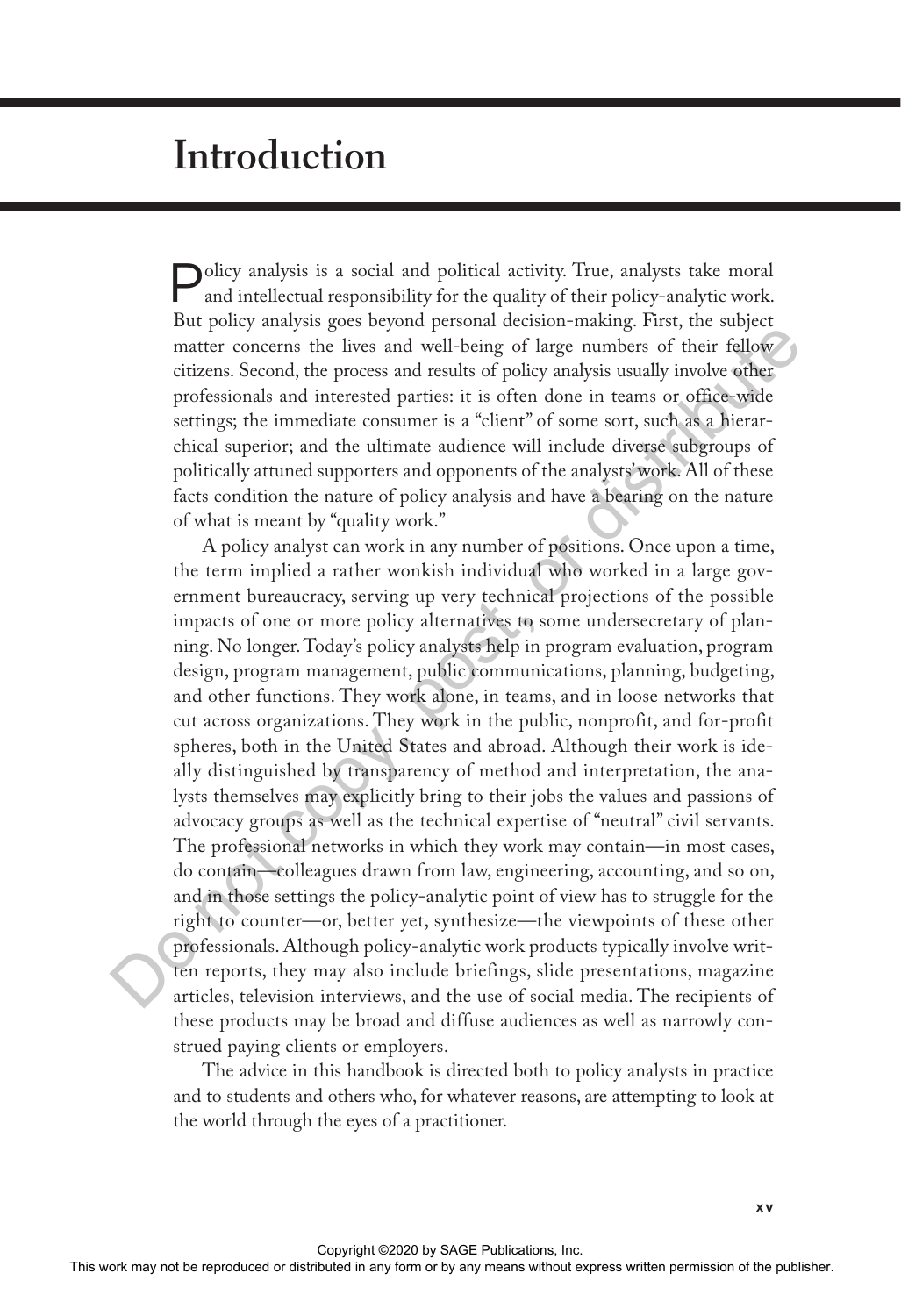## THE EIGHTFOLD PATH

Policy analysis is more art than science. It draws on intuition as much as on method. Nevertheless, given the choice between advice that imposes too much structure on the problem-solving process and advice that offers too little, most beginning practitioners quite reasonably prefer too much. We have therefore developed the following approach, which we call the Eightfold Path: Original City

- Define the Problem
- Assemble Some Evidence
- Construct the Alternatives
- Select the Criteria
- Project the Outcomes
- Confront the Trade-Offs
- Stop, Focus, Narrow, Deepen, Decide!
- Tell Your Story

These steps are not necessarily taken in precisely this order, nor are all of them necessarily significant in every problem. However, an effort to define the problem is usually the right starting place, and telling the story is almost inevitably the ending point. Constructing alternatives and selecting criteria for evaluating them must surely come toward the beginning of the process. Assembling some evidence is actually a step that recurs throughout the entire process, and it applies particularly to efforts to define the problem and to project the outcomes of the alternatives being considered.

The primary utility of this structured approach is that it reminds you of important tasks and choices that otherwise might slip your mind; its primary drawback is that, taken by itself, it can be mechanistic.

## The Problem-Solving Process

The problem-solving process—being a process of trial and error—is iterative, so you usually must repeat each of these steps, sometimes more than once.

The spirit in which you take any one of these steps, especially in the earliest phases of your project, should be highly tentative. As you move through the problem-solving process, you will probably keep changing your problem definition, as well as your menu of alternatives, your set of evaluative criteria, and your sense of what evidence bears on the problem. With each successive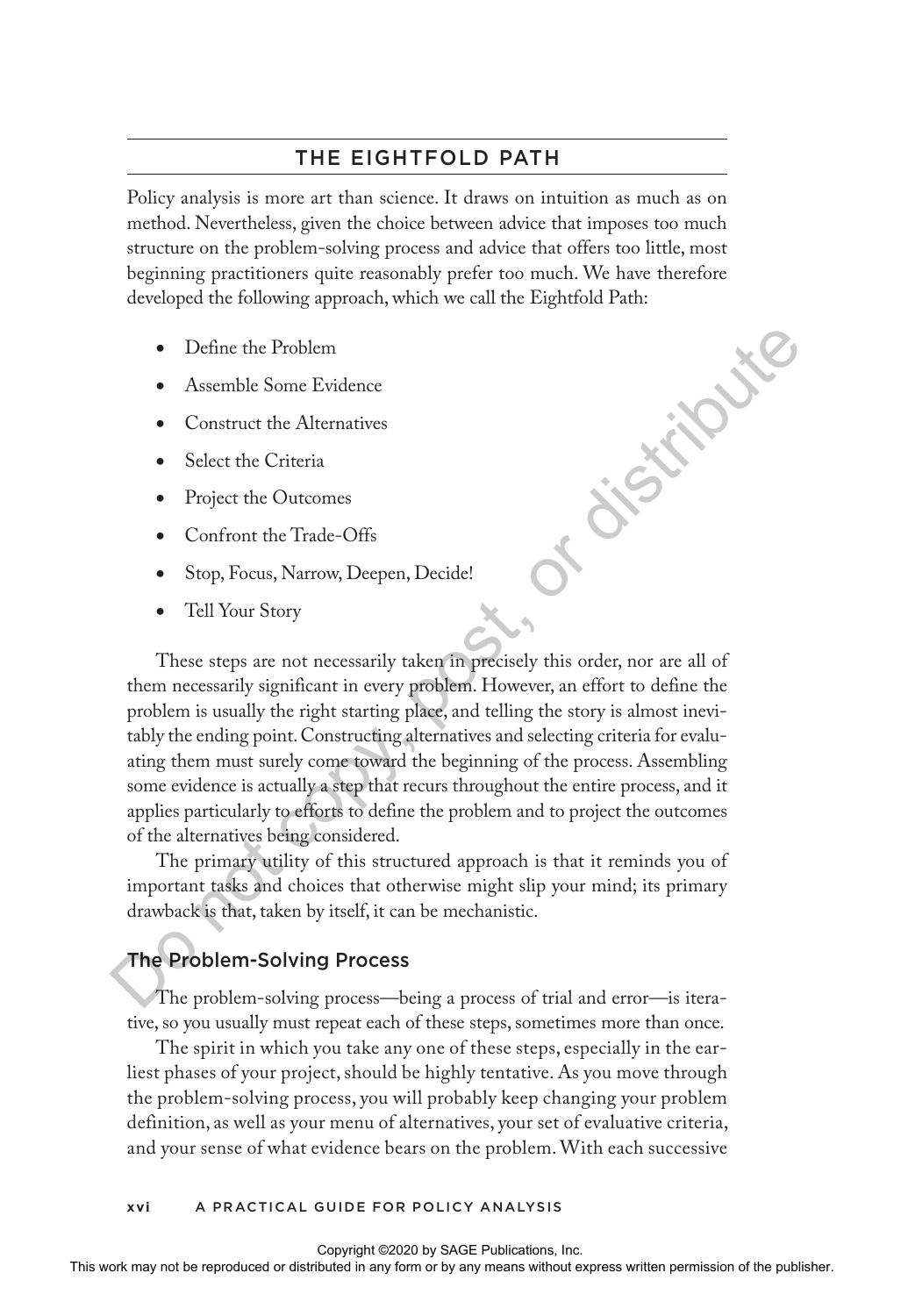iteration, you will become a bit more confident that you are on the right track, that you are focusing on the right question, and so on. This can be a frustrating process, but it can also be rewarding—if you learn to enjoy the challenges of search, discovery, and invention.

*Some of the Guidelines Are Practical, but Most Are Conceptual.*  Most of the concepts used will seem obvious, but there are exceptions. First, technical terms are sometimes employed. Second, some commonsense terms may be used in a special way that strips them of certain connotations and perhaps imports others. For the most part, all these concepts will become intelligible through experience and practice.

*The Concepts Come Embedded in Concrete Particulars.* In real life, policy problems appear as a confusing welter of details: personalities, interest groups, rhetorical demands, budget figures, legal rules and interpretations, bureaucratic routines, citizen attitudes, and so on. Yet the concepts described in this handbook are formulated in the abstract. You therefore need to learn to "see" the analytic concepts in the concrete manifestations of everyday life. For concepts and the solution of the concepts of the measurement of the measurement of the measurement of permission in a special way that strips them of certain connotations and<br>depends imports others. For the most part,

*Caution: Sometimes, Some Steps Are Already Determined.* Suppose your client says, "We need an extra million dollars to run this program in the next budget year: find it." Does the Eightfold Path apply to this "analysis"? In a limited way. The client has already defined the problem and narrowed the relevant criteria very tightly. There won't be much creative scope for you when it comes to those steps. But all the other steps are likely to be relevant.

This challenge to "find it" is a simplified version of a more complex challenge—to "design it," as in to "figure out [that is, 'design'] a way to protect this subway system from terrorist attack." Here, too, the problem definition step has already been settled by the client, though the other steps are likely to get the creative juices flowing. Ideas for dealing with design problems in general are introduced in Part III, "Handling a Design Problem."

## Your Final Product

So what will your final product look like? Here is a very rough sketch of a typical written policy-analytic report:

- In a coherent narrative style, you describe some problem that needs to be mitigated or solved.
- You lay out a few alternative courses of action that might be taken.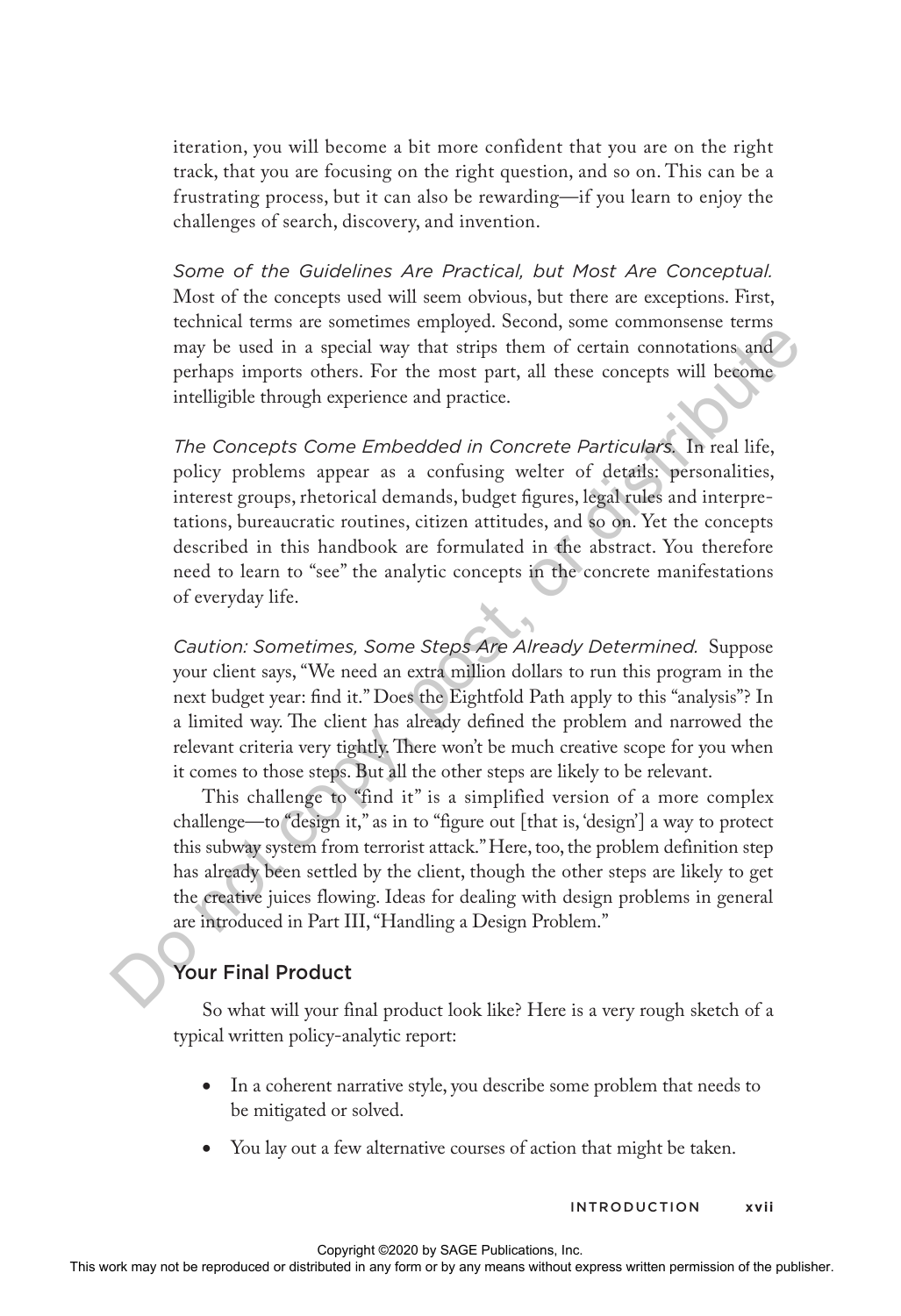- To each course of action, you attach a set of projected outcomes that you think your client or audience would care about, suggesting the evidentiary grounds for your projections.
- If no alternative dominates all other alternatives with respect to all the evaluative criteria of interest, you indicate the nature and magnitude of the trade-offs implicit in different policy choices.
- Depending on the client's expectations, you may state your own recommendation as to which alternative should be chosen.

As a complement or even alternative to a traditional prose report, your final product might take the form of a policy brief or PowerPoint presentation. This type of product is becoming more and more common as a result of the increasing premium on delivering clear, crisp messages to busy decision-makers.

- Using a visually attractive format, you focus the audience's attention on the key problem you analyzed and/or your main recommendation.
- You present a small number of figures that capture your key takeaway message (see Appendix E on "Big Data" and visualization tools).
- Your policy brief or PowerPoint presentation should be self-contained and make sense to someone who has not read your full prose report.

# The Spirit of the Eightfold Path

The spirit of the Eightfold Path is, we hope, economizing and uplifting. Analyzing public policy problems is a complex activity. It is easy to get lost, to waste a lot of time, to become demoralized. Other manuals and textbooks in policy analysis are primarily concerned that you get the analysis "right," in some sense. This one should help in that respect, too. But, in addition, we hope that this handbook will help you to get it done with reasonable efficiency—and with a minimum of anxious confusion. The spirit of the Eightfold Path<br>The spiritual state of the mail state of the search and the chosen.<br>
As a complement or even alternative to a traditional prose report, your final<br>
product might take the form of a policy b

Finally, just as policy analysis originates in politics, so it concludes in politics. Political life has two sides: channeling conflict and building community. Policy analysis serves both sides. It channels conflict by showing that some arguments, and their proponents, are in some sense superior to others and deserve to win out. But it helps to build community by marking off potential common ground as well. This common ground is defined by the rules and conventions of rational discourse—where opponents may employ analytical procedures to resolve disagreements, or where they may discover that at least some seemingly irreducible values conflicts can be recast as dry-as-dust technical disagreements over how

#### **xviii** A Practical Guide for Policy Analysis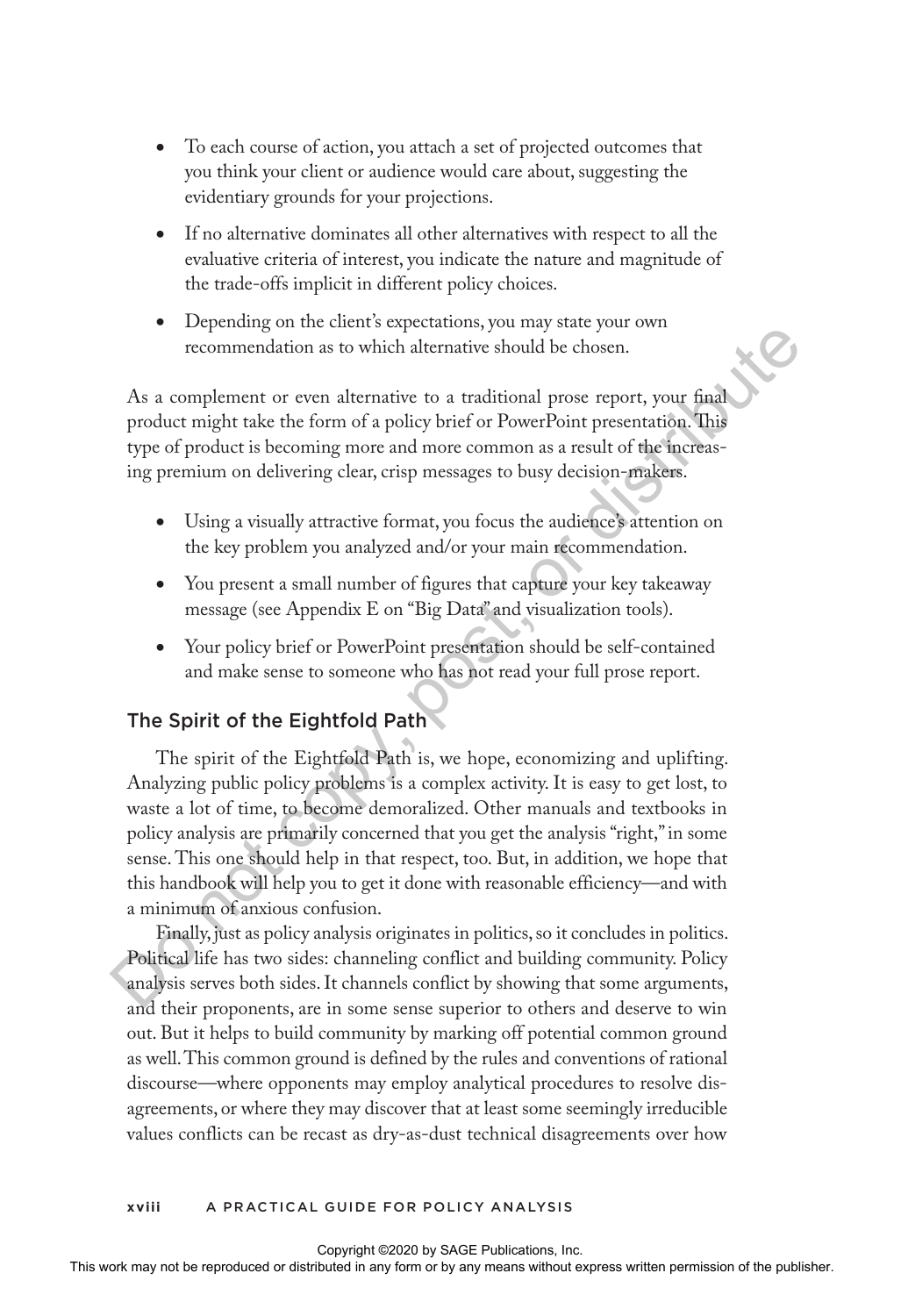much higher a probability Policy A has than Policy B for mitigating Problem P. In short, policy analysis contributes to better governance in a democratic society by focusing debate on the real-world consequences of collective decisions.

### OVERVIEW OF THE BOOK

This book is a compilation of many component parts. The primary component is Part I, describing the Eightfold Path and recommending heuristics to help you negotiate it.

Part II focuses on one particular step in the Eightfold Path: assembling evidence. It first appeared thirty-five years ago as a journal article, but we have since modified it and tried to integrate it better into the overall book in terms of both style and content. We include it because its objective is, we think, unique among the many prescriptive works in the social sciences and in journalism about data gathering and interpretation: it is, above all, concerned with using the researcher's time and energy efficiently.

In the first several editions of this book, Part I incorporated suggestions for analyzing not only conventional, discrete problems of policy choice (in which the analytic task is to craft an intervention that will improve an otherwise wellfunctioning system), but also more ambitious "design" problems (in which the system itself is broken or missing). Because the two generic types of problems were both covered in a single part, it was easy for readers to miss the subtle distinctions between them. Accordingly, this edition includes a Part III that pulls out the material on design thinking. We show how the steps of the Eightfold Path can be "crosswalked" to design "systems of action" that will generate desired outcomes when multiple elements are interdependent and need to work together. is Part I, describing the Eightfold Path and recommending heuristics to help<br>you negotiate it.<br>The ratif of constrelation of the Eightfold Path: assembling were<br>dence. It first appeared thirty-five years ago as a journal a

Part IV addresses a specialized topic in policy analysis not dealt with in other works: making use of ideas—and specimens of "smart practices"—that are to be found in other sites. Imitation and adaptation are standard routes to progress (albeit occasionally, to regress) in other areas of life, so why not in public policy?

Previous editions of this book included sections of a RAND Corporation study on the relative worth of mandatory minimum sentences for drug dealers to give readers an example of a real policy analysis (Caulkins et al. 1997). In this edition, we have decided instead to illustrate the concepts of policy analysis by providing excerpts (together with web links) from a variety of reports from think tanks, research organizations, and government agencies. We have chosen this new approach for several reasons. First, there is no one-size-fits-all model of a policy analysis report. Policy analysis reports come in different forms, and analysts should tailor their studies, and the communication of their studies, to the specific problem and audience at hand. Second, we seek to demonstrate the array of substantive